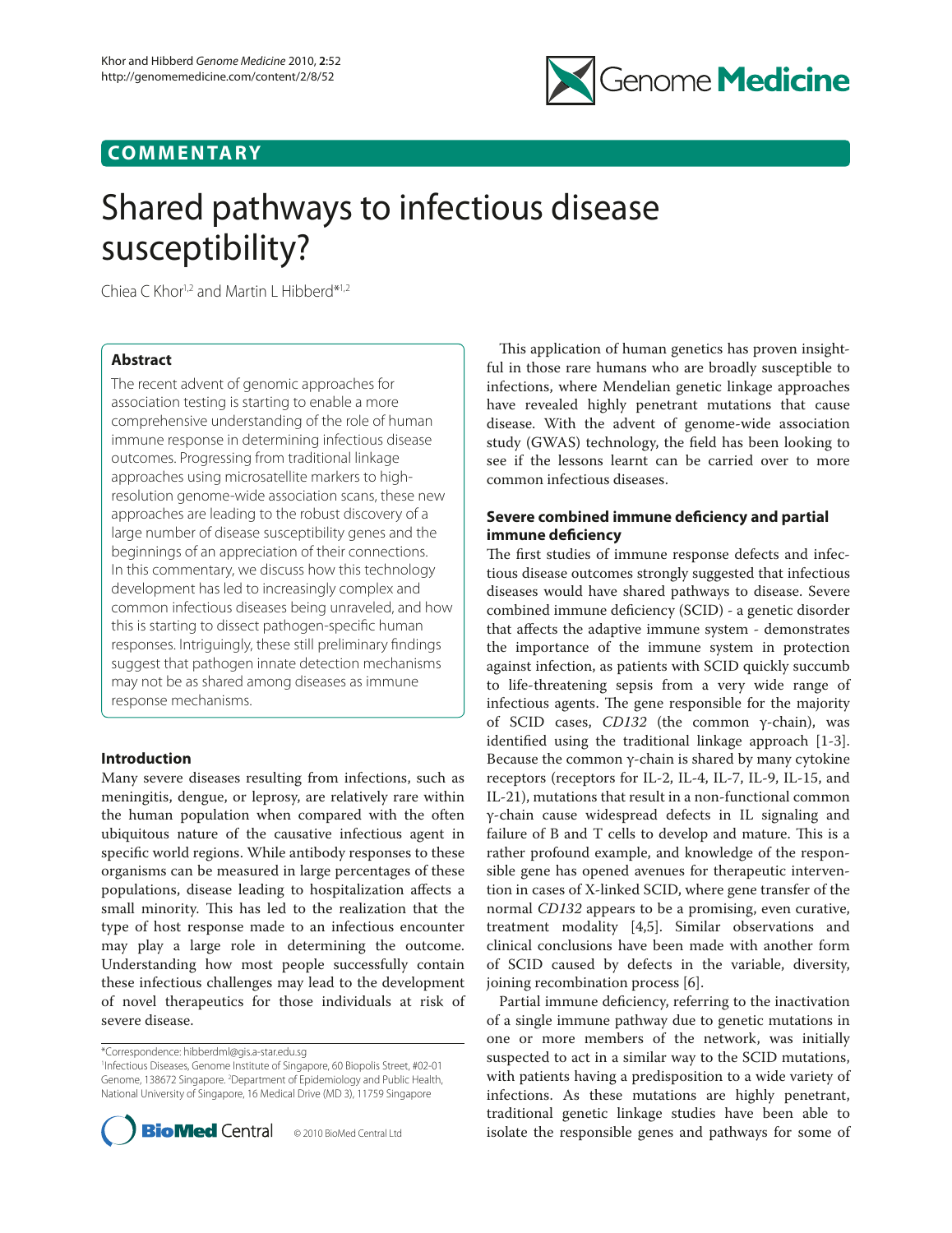these conditions, many of which have severe or even fatal clinical presentations. Notable examples include the IFN-γ receptor (*IFNGR1*) in cases of severe mycobacterial infections [7], the lysosomal trafficking regulator (*LYST*) for Chediak-Higashi syndrome [8], and Bruton's tyrosine kinase for X-linked agammaglobulinemia [9,10].

While the immune system has multiple pathways, each is thought to be active against a wide range of microorganisms. Thus, it is perhaps surprising that the spectrum of infection susceptibility for these three genes appears to be fairly constrained. For example, *IFNGR1*  mutations mainly predispose to mycobacterial infections, and *LYST* and Bruton's tyrosine kinase mutations mainly predispose to predominantly pyogenic bacterial infections (for example, *Streptococcus pyogenes*, pneumococcus, and *Haemophilus influenzae*). This surprising finding echoes another example: that of complement deficiency and its observed confinement to increased susceptibility towards encapsulated bacteria, particularly *Neisseria* spp., despite consistent documentation on the importance of the complement pathway in common blood pathogen clearance [11,12].

## **Subtle changes to immune genes as a result of genetic polymorphism**

In the last 5 years, advances in genomic research have enabled the use of the GWAS design, permitting the robust identification of host susceptibility genes for infectious pathogens in increased detail. Although the advent of GWAS in infectious diseases has been slow compared with GWAS in many other complex disease phenotypes [13,14], this approach has nonetheless allowed unprecedented identification (or confirmation) of genes associated with susceptibility to the infectious diseases studied so far [15-18].

Infectious disease genes identified via the GWAS approach have thus far been relatively 'pathogen specific', with cross-pathogen sharing being the exception rather than the rule.

The greatest surprise has related to observations within the human leukocyte antigen (HLA) locus, where broadbased sharing between pathogen groups could be expected, given the central role played by HLA in immune recognition of pathogens and the initiation of immune responses. However, recent GWAS have found that while different HLA alleles appear to be shared between various auto-immune phenotypes (such as psoriasis [19], vitiligo [20], or systemic lupus erythematosus [21]), there appears to be little evidence of substantial susceptibility sharing for HLA between different infectious diseases. This disparity is striking even among supposedly 'similar' pathogen groups: a very strong contribution of the HLA locus has been observed for leprosy (*Mycobacterium leprae*) [15,22], but not for tuberculosis (*Mycobacterium*  *tuberculosis*) susceptibility [23,24], highlighting the vast complexity of the immune response to diverse pathogens. This complexity is further shown in two genetic studies of vaccine response: while the HLA is crucial for success (or otherwise) for hepatitis B virus vaccination [25], it is not the case for *H. influenzae* type b vaccination [26].

Although findings thus far have suggested that the main pathways underlying susceptibility to pathogenic infection are pathogen specific, it is nonetheless relevant to understand similarities in the infection and invasion process for the very diverse pathogens that the human body encounters daily. For example, knowledge gleaned from the rare primary immune deficiencies has shown that defects in extremely central components of the immune system result in broad, general susceptibility to multiple infectious diseases. Elucidation of the responsible genes and pathways often yields considerable insight into disease mechanisms and pathogenesis, and can inform medical treatment (a good example being the case of X-linked agammaglobulinemia where common antibiotic treatments do not suffice, and immunoglobulin replacement is necessary). If some of these therapeutic findings could be extended to the commoner forms of infection that clinicians encounter on a daily basis, this could have an immediate public health impact.

Genomic approaches have played a supporting role in the identification of potential therapeutic targets. One of the virulent capabilities of *Neisseria meningitidis* is its ability to recruit human factor H (encoded by *CFH*) via molecular mimicry [27], thus avoiding complementmediated killing of the bacterium. A recently completed GWAS on host susceptibility to meningococcal disease has shown that genetic polymorphisms within *CFH* as well as *CFH*-related genes are very strongly associated with susceptibility to meningococcal disease [18]. As the bacterial factor H-binding protein is now a strong meningococcal vaccine candidate [28], it is clear that genomic approaches can be used independently to discover or to confirm therapeutic targets identified by functional approaches.

Leprosy, tuberculosis, Crohn's disease, and ulcerative colitis have also been the subjects of recent investigations. Indeed, genomic approaches have underlined the importance of the nucleotide-binding oligomerization domain containing (NOD)2 signaling cascade in inflammatory and infectious diseases. Different members of the pathway (*NOD2*, *TNFSF15*, and *RIPK2*) have been strongly implicated  $(P < 10^{-10})$  in susceptibility to leprosy [15,29], as well as Crohn's disease, which is an inflammatory bowel disease with substantial links to infectious agents [30,31]. However, observations by us and others [24] do not implicate NOD2 pathway members as strongly in tuberculosis susceptibility. The same has been observed for *CARD9* (a member of the extended NOD family of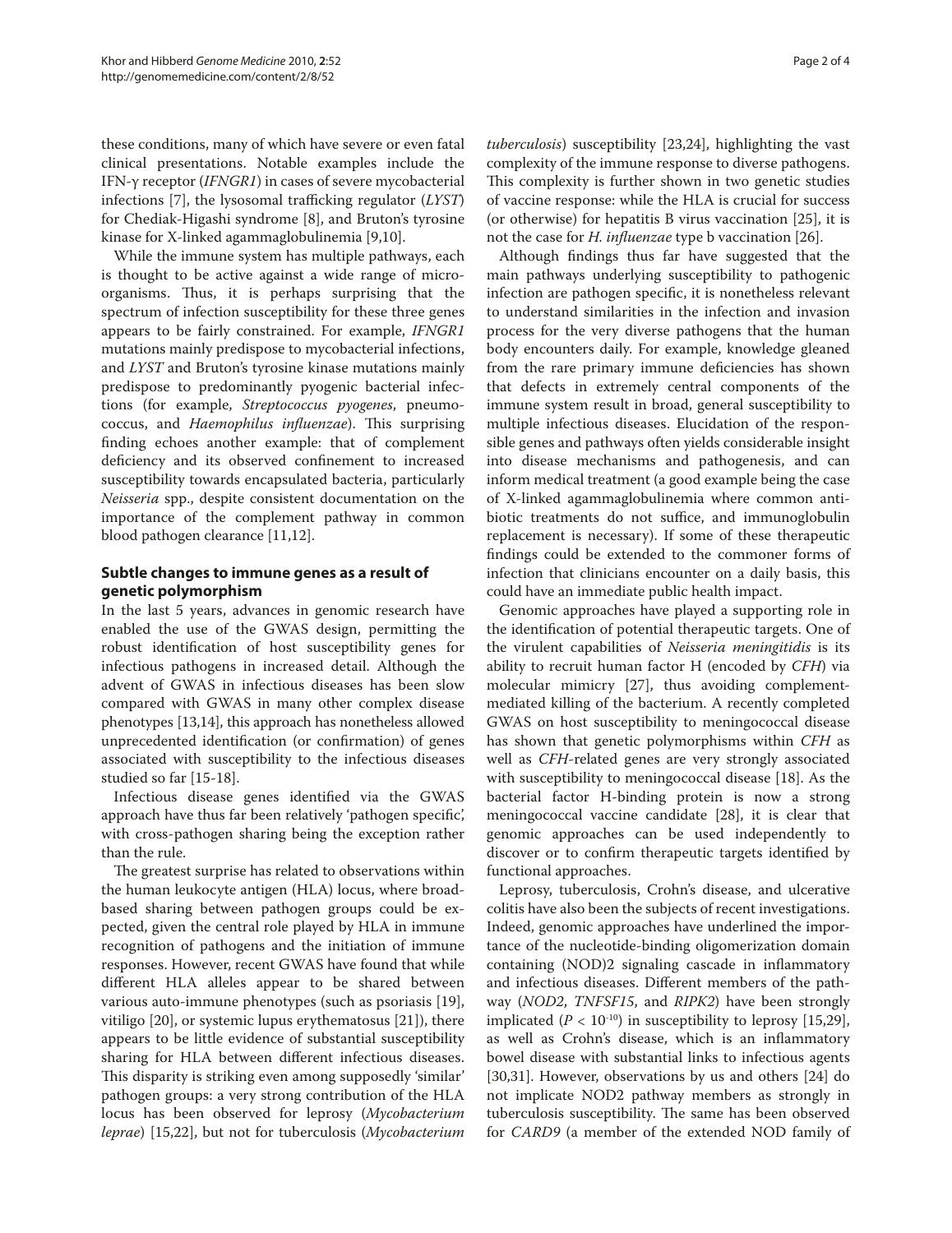genes), which has been strongly associated with ulcerative colitis susceptibility [32] and functionally implicated in tuberculosis [33], but not with leprosy [15].

Another gene observed to be a strong  $(P < 10^{-10})$ susceptibility factor for leprosy is *TNFSF15* [15]. The exact same SNP (rs6478108) has also been found to be strongly associated  $(P < 10^{-10})$  with Crohn's disease [34]. However, the minor allele has been found to be associated with increased risk of leprosy, but with decreased risk of Crohn's disease. This suggests that differential regulation of the immune response appears to be critical to reach a balance between protection from invading pathogens and susceptibility to inflammatory disorders, thus highlighting TNFSF15 as a potential therapeutic target in manipulation of the strength of the immune response.

Indeed, the disparity in susceptibility genes for Crohn's disease and ulcerative colitis (different members of the pathogen-sensing CARD family are involved: *NOD2* for Crohn's, and *CARD9* for ulcerative colitis) is likely to reflect different sites of pathology, different bacterial spectra, and therefore different mechanisms for microbial recognition. Strikingly, there is evidence suggesting that the downstream, cytokine-mediated pathogenesis pathways (for example, those involving IL-23) could be common across both diseases [32].

### **Missing 'shared susceptibility'?**

The majority of evidence collected so far from genomic approaches appears to suggest that, barring specific exceptions, common host susceptibility to different invading pathogens appears to be controlled by discrete genes and pathways. As genomic approaches are still limited in resolution, there is a possibility that truly shared mechanisms governing susceptibility across multiple pathogen groups have yet to be found. This seems to be likely in view of the finite number of pathogenrecognizing receptors available at the first lines of defence, coupled with their convergent, downstream signaling pathways. An example for 'shared susceptibility' would be *TIRAP*, which encodes a common adaptor for two major pathogen-sensing receptors (TLR2 and TLR4); an inactivating mutation (S180L) within *TIRAP* appears to associate with susceptibility to invasive pneumococcus and *H. influenzae*, as well as *Trypanosoma cruzi* infections [26,35,36], with a yet unconfirmed association with tuberculosis [37,38].

Considering the evidence now available, there is reason to believe that host susceptibility to infection could be specific and 'mechanism dependent' in terms of pathogen recognition and the site of infection, with shared common signaling pathways playing an important role downstream of pathogen contact points.

A further benefit in the large-scale deployment of hypothesis-free genomic approaches is that they could help in establishing the etiology of certain autoimmune diseases where infectious diseases have long been suspected - but not confirmed - to be a predisposing factor. For example, in the case of type 1 diabetes, GWAS have implicated an extraordinary number of immunerelated genes, some of which overlap with infection pathways, thus lending credence to the above hypothesis.

Genomic approaches have resulted in improved treatment strategies for patients with severe and partial immune deficiencies by identifying the deficient protein component(s), but for many of the common infections, due to their complex nature, genomic approaches have not yet been as fruitful in informing medical treatment. Emerging antibiotic resistance is putting additional pressure on research efforts in host and pathogen genomics for further improvement of therapeutic strategy beyond antimicrobial treatment, but there is hope that this research will lead to novel human protein-based therapies.

#### **Abbreviations**

GWAS, genome-wide association studies; HLA, human leukocyte antigen; IL, interleukin; NOD2, nucleotide-binding oligomerization domain containing; SCID, severe combined immune deficiency; SNP, single nucleotide polymorphism.

#### **Competing interests**

The authors declare that they have no competing interests.

#### **Authors' contributions**

Both authors have contributed to the conceptualization and preparation of this manuscript and approved the final version.

#### **Acknowledgements**

CCK and MLH are supported by the Agency for Science, Technology and Research (A-STAR), Singapore.

#### Published: 12 August 2010

#### **References**

- Puck JM, Deschenes SM, Porter JC, Dutra AS, Brown CJ, Willard HF, Henthorn PS: The interleukin-2 receptor gamma chain maps to Xq13.1 and is mutated in X-linked severe combined immunodeficiency, SCIDX1. *Hum Mol Genet* 1993, 2:1099-1104.
- 2. Puck JM, Conley ME, Bailey LC: Refinement of linkage of human severe combined immunodeficiency (SCIDX1) to polymorphic markers in Xq13. *Am J Hum Genet* 1993, 53:176-184.
- 3. Puck JM, Nussbaum RL, Smead DL, Conley ME: X-linked severe combined immunodeficiency: localization within the region Xq13.1-q21.1 by linkage and deletion analysis. *Am J Hum Genet* 1989, 44:724-730.
- 4. Cavazzana-Calvo M, Hacein-Bey S, de Saint Basile G, Gross F, Yvon E, Nusbaum P, Selz F, Hue C, Certain S, Casanova JL, Bousso P, Deist FL, Fischer A: Gene therapy of human severe combined immunodeficiency (SCID)-X1 disease. *Science* 2000, 288:669-672.
- 5. Cavazzana-Calvo M, Fischer A: Efficacy of gene therapy for SCID is being confirmed. *Lancet* 2004, 364:2155-2156.
- Niehues T, Perez-Becker R, Schuetz C: More than just SCID the phenotypic range of combined immunodeficiencies associated with mutations in the recombinase activating genes (RAG) 1 and 2. *Clin Immunol* 2010, 135:183-192.
- 7. Newport MJ, Huxley CM, Huston S, Hawrylowicz CM, Oostra BA, Williamson R, Levin M: A mutation in the interferon-gamma-receptor gene and susceptibility to mycobacterial infection. *N Engl J Med* 1996, 335:1941-1949.
- 8. Barrat FJ, Auloge L, Pastural E, Lagelouse RD, Vilmer E, Cant AJ, Weissenbach J, Le Paslier D, Fischer A, de Saint Basile G: Genetic and physical mapping of the Chediak-Higashi syndrome on chromosome 1q42-43. *Am J Hum Genet*  1996, 59:625-632.